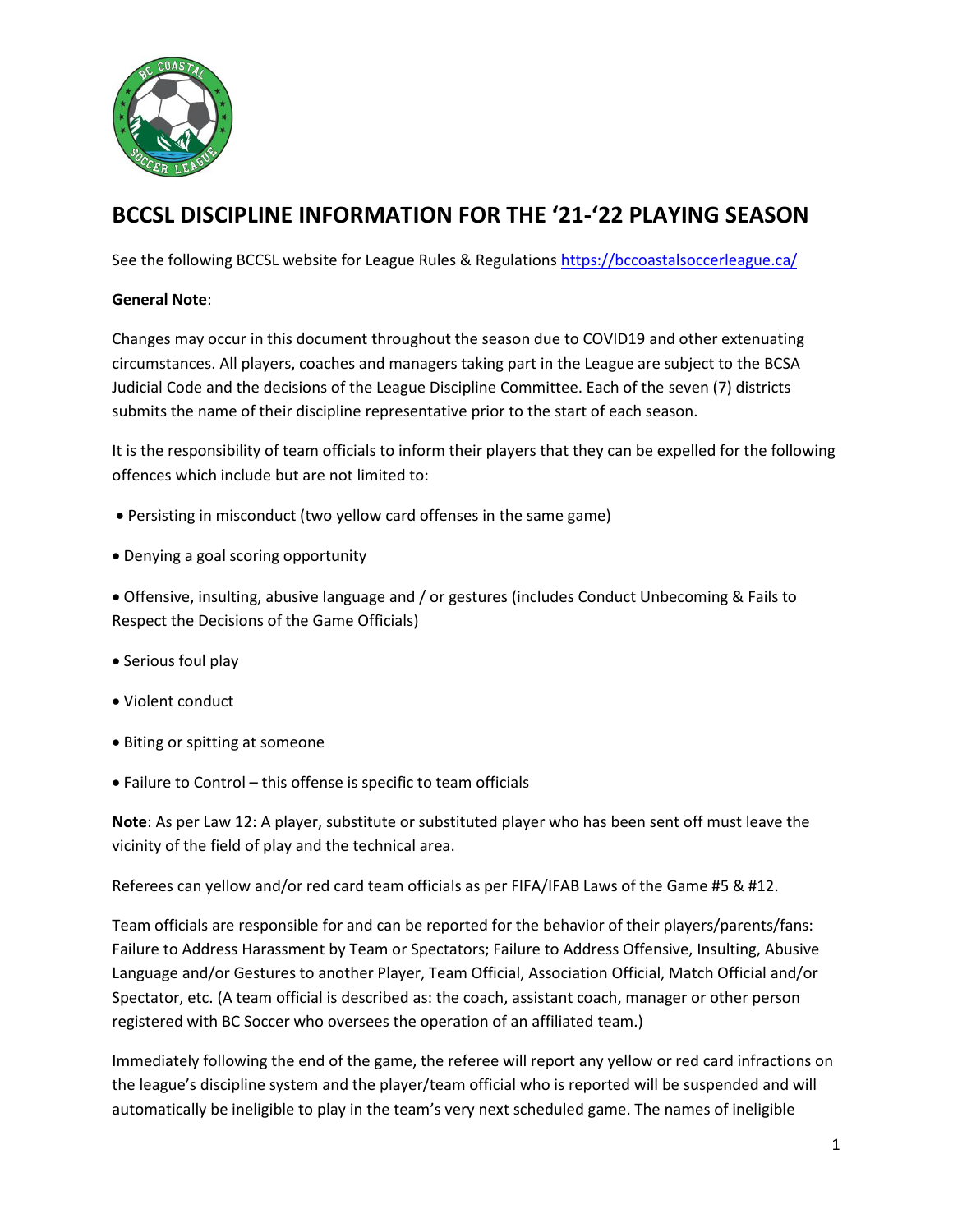

players/team officials will not show on the team roster. Both the home and away teams can see this when they access the team roster.

**Note**: Team rosters cannot be run off until Thursdays after noon of each week as time is required to input the suspension information on the website for any ineligible players/team officials.

Depending on the seriousness of the offense, the BCCSL Discipline Manager may levy automatic games suspensions for some offenses in accordance with the BC Soccer Judicial Code & Policies. The team official will be informed of the suspension and that the player does not have to attend a hearing. If the team official disagrees with the number of games levied by the BCCSL Discipline Manager, s/he has the right to request a hearing within 24 hours of the suspension notice, by emailing the BCCSL Discipline Manager.

However, team officials should be aware that if the minimum number of games, as per the BC Soccer Judicial Code, has been levied by requesting a hearing it will not result in fewer games and may result in a higher suspension if it goes to a discipline committee panel.

The FIFA Disciplinary Code - 40 Match officials' reports: Facts contained in match officials' reports and in any additional reports or correspondence submitted by the match officials are presumed to be accurate. Proof of their inaccuracy may be provided. Evidence would need to be provided proving that the referee's report isn't accurate for those accusations of falsification to be considered.

See the following BC Soccer Judicial Code & Policies document for sanctions:

# [https://www.bcsoccer.net/files/AboutUs/BylawsRulesRegsPolicies/judicial\\_code\\_and\\_policies\\_of\\_bc\\_so](https://www.bcsoccer.net/files/AboutUs/BylawsRulesRegsPolicies/judicial_code_and_policies_of_bc_soccer_20200202.pdf) [ccer\\_20200202.pdf](https://www.bcsoccer.net/files/AboutUs/BylawsRulesRegsPolicies/judicial_code_and_policies_of_bc_soccer_20200202.pdf)

**Note:** as per the *BCSA Judicial Code*: Where there is a minimum or maximum Sanction provided, a Sanction below or above (accordingly) may not be imposed. If the team official receives a notice that only indicates that the individual "must sit out the team's very next game" this means that the suspended individual will be eligible to return to play once that game has been completed.

This pertains only for offenses such as 2 cautions in the Same Match; Denying a Goal Scoring Opportunity and a 3rd Caution in a Season.

**PRE-GAME AND POST-GAME "HANDSHAKE**" or equivalent agreed ceremonial protocol between players and team officials will be communicated by the league.

If a player is sent off or a team official is expelled from a game they MUST NOT participate in the postgame gathering. They must immediately leave the vicinity of the field of play which includes the technical area and the bench area.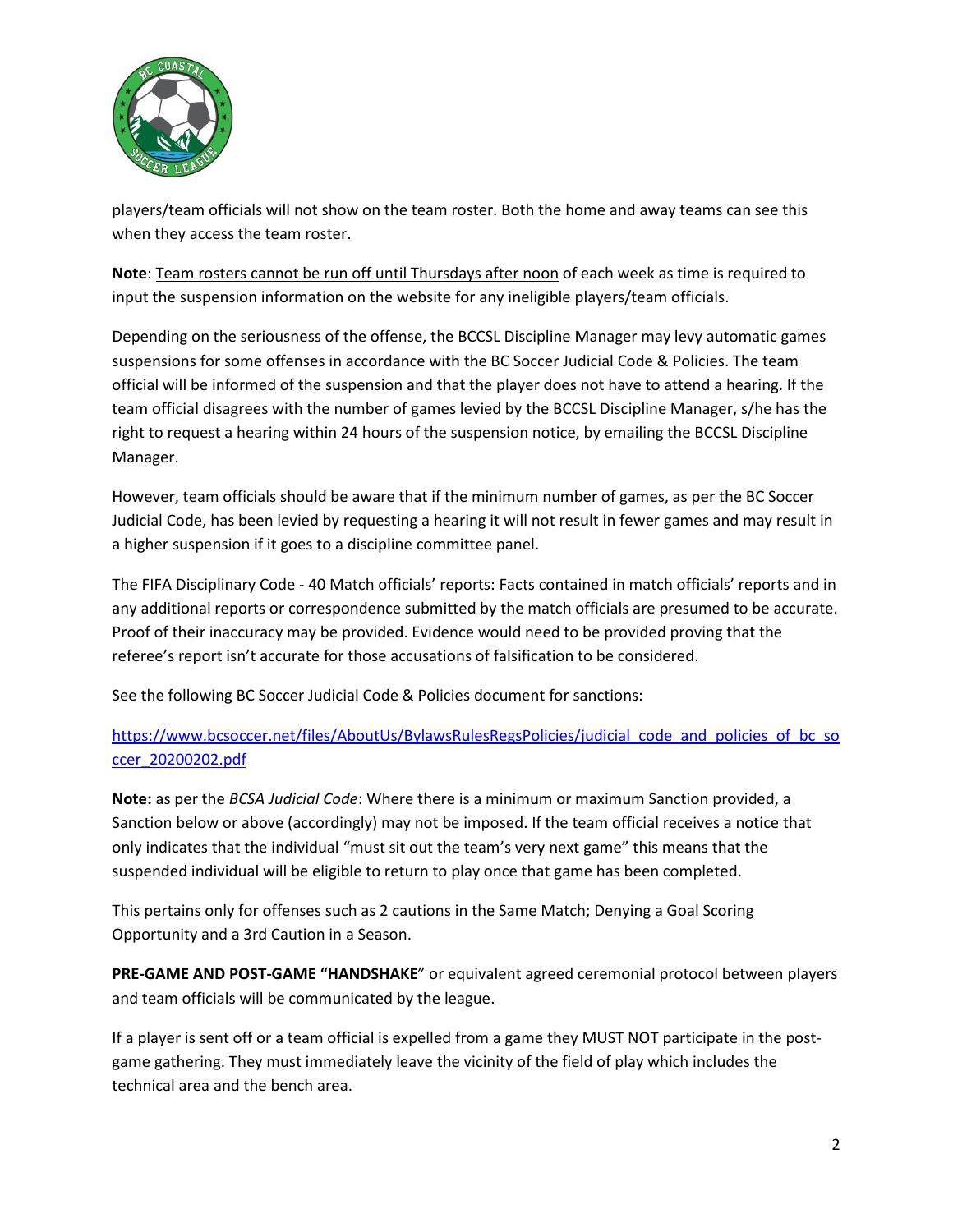

Referees can submit reports for players, team officials and spectators for misconduct that occurred even after a game is finished.

### The Automatic One Game

Following the EJECTION of the Player or EXPULSION of a Team Official as per FIFA / IFAB, all red cards carry an automatic one game suspension. This one game suspension is served automatically by sitting out the player or team official's very next League or Cup game (whichever comes first) after the game in which the red card was received. This automatic one game suspension is non-appealable.

#### \*See *Serving Your Discipline Suspension*, page 4.

Additional games may be levied by the League Discipline Manager or, depending on the offence, sanctioned by the Committee at a hearing.

#### **The Discipline Hearing**

Once the referee's report has been received by the BCCSL Discipline Manager either automatic suspensions will be levied or a hearing date set depending on the infraction. Should a hearing be required the Discipline Committee will decide at that time what additional penalty, if any, will be imposed. The Committee can issue additional suspensions within the guidelines established by the Canadian Soccer Association and BCSA.

#### Discipline Hearing Meetings will be by Zoom video conferencing.

The participants do not have to have Zoom loaded on their electronics but they are encouraged to have a webcam. In the event that isn't possible then there are call-in numbers for meeting attendance.

\*\*It is the responsibility of a team's official to inform their suspended players and that player's parent or guardian of any discipline "hearings" and sanctions pertaining to the suspended player.

Meeting days and times for video conference meetings may vary depending on committee, player, parent or guardian and team official availability.

Team officials are contacted in advance and at least one team official is required to attend the online hearing. It is the team official's responsibility to confirm attendance ASAP to the BCCSL Discipline Manager. An Association Official/Representative may accompany an accused person; however, if the individual is less than 19 years of age, they must be accompanied by an adult Advisor who is an Association Official/Representative or their parent/guardian. The adult Advisor representing the individual should be given the opportunity to speak on behalf of the individual.

As per BCSA Rule 10, Discipline: [www.bcsoccer.net](http://www.bcsoccer.net/)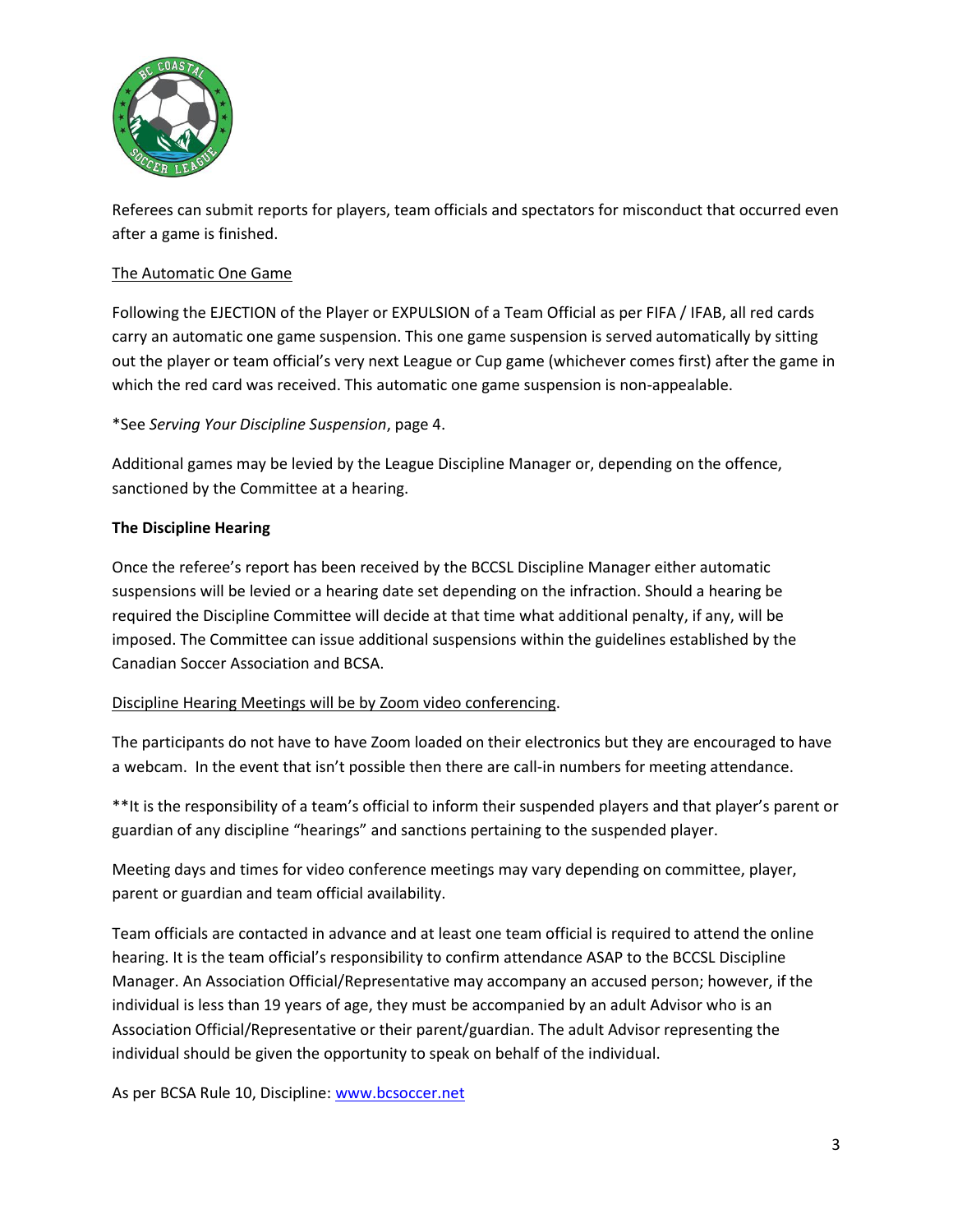

Clubs, teams, their team officials and/or players may have legal representation. All fees will be incurred by the club, team, team official and/or player who initiated the legal representation. If any of the aforesaid individuals wish to have legal representation at a hearing, they must advise the league and BC Soccer of this in writing prior to the hearing. When lengthy suspensions are levied the committee will consider the seriousness of the offense, the time of year: mid-season break and end of season.

From time-to-time, the Discipline Committee may ask a team official and/or spectator to attend a "discussion" meeting to investigate a discipline matter brought to their attention that did not result in an ejection or referee's misconduct report.

Failure to Appear rules apply in this case should the team official decline to attend without good cause.

#### **Failure to Appear.**

Any team official or player failing to appear at a scheduled discipline hearing or on a date specified by the League or a District Association shall be Indefinitely Suspended until the case has been dealt with by the Discipline Committee. A notice of an Administrative Suspension requires that the individual be notified of such action and is Indefinitely Suspended from all youth soccer related activities including practice, playing/coaching and refereeing until s/he attends a hearing.

Should an individual continue to participate in youth soccer activities while under suspension or after being placed on Administrative Suspension, they shall be required to appear before a Provincial Board Discipline Committee.

#### **Yellow Card Cautions**

Upon notification by the BCCSL Discipline Manager, anyone receiving three yellow cards in one season (not to be confused with two yellow cards in one game) must sit out the team's very next game. The player does not have to attend a discipline hearing for receiving three yellow cards in a season.

Please note that on receipt of a fifth caution in a season that the player will be assessed another one game suspension and may be required to attend a hearing.

#### **Serving Your Discipline Suspension**

IMPORTANT: As it takes about 24 hours to populate the scores, for purposes of keeping track of games sat out please report your scores immediately following the game. Suspensions must be served by "sitting out" the player or team officials very next game(s), league or cup, whichever comes first.

Please note that if a player or team official transfers to another team ("transfers or for any other reason") from the time they were ejected from their previous team's game and while awaiting the discipline committee's ruling on the suspension, they must sit out any suspension levied with the new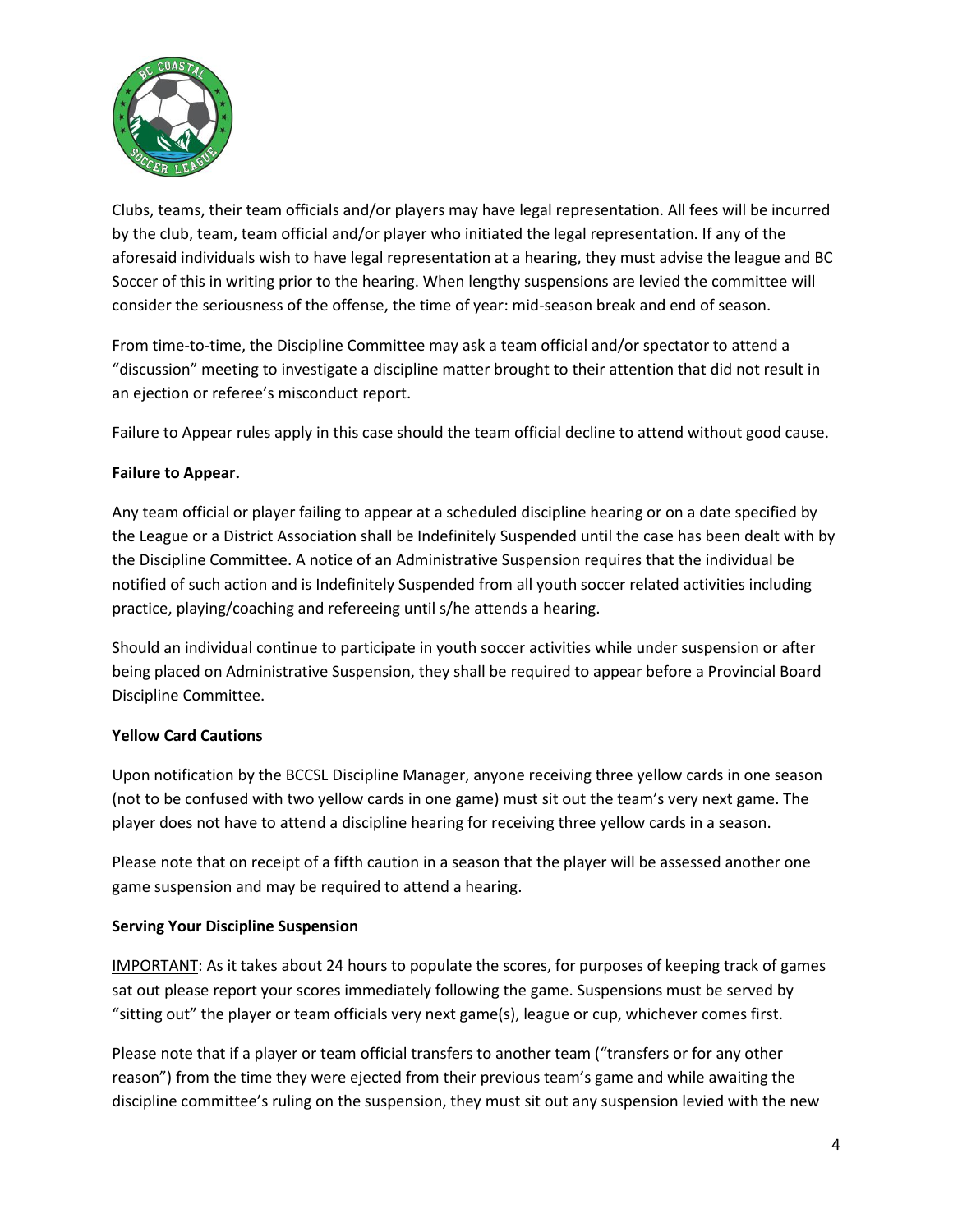

team. This includes in-district cup games, the BCCSL League Championship games and the BC Soccer Coastal Cup which is considered part of the Primary (Fall/Winter) Season.

**FIRST GAMES OF THE PLAYING SEASON**: If the games scheduled by the League, at the beginning of the season, are classified as exhibition games, carry-over suspensions must be sat out from the first scheduled game. Suspensions cannot be sat out in "exhibition" \*\* or tournament games.

(\*\*While the League may schedule "Exhibition" games for the first part of a season the term "Exhibition" in the context of discipline is where two teams might set up a friendly/exhibition game between themselves.)

BCSA Judicial Code, 6.5, 4i: A game must be played to its conclusion in accordance with the defined playing time, specified in the rules by age group, to be considered a game sat out for the purposes of serving a suspension. Only those matches actually played count towards execution of the suspension.

If a match is abandoned, cancelled or forfeited, a suspension is only considered to have been served if the team to which the suspended player belongs is not responsible for the facts that led to the abandonment, cancellation or forfeit of the match.

Please note the intent of 6.5, 4i is that if a match is played, or cancelled/forfeited because of the opposing team's actions, then it would count towards the player/team officials' serving of a suspension. (Note: weather related cancellations, where the opposition had no control over the circumstances, would not be sufficient reason to consider a game served.)

A suspended player may attend games but may not be in uniform or be involved in any way and must not fraternize with other team players, team officials or fans. Suspended players and team officials must stay back a minimum of 50 feet (15 meters) from the sideline; in other words, away from the area immediately surrounding the field of play.

Suspended team officials must arrange for someone else to fill their position. Suspended team officials must not coach verbally, by hand signals or any other means (including electronic / cellular devices) and must not fraternize with the players, coaching staff or fans to avoid being suspected of coaching while under suspension. The team's players and coaching staff must be told not to approach the suspended player or team official before, during or after the game.

Also, such suspended players and team officials must NOT be involved in the team pre- or post- game gatherings. Players or team officials will not participate in any BCSA sanctioned soccer function while under suspension. This includes acting as a game official, handling equipment, field setup, coaching or assigning substitutions.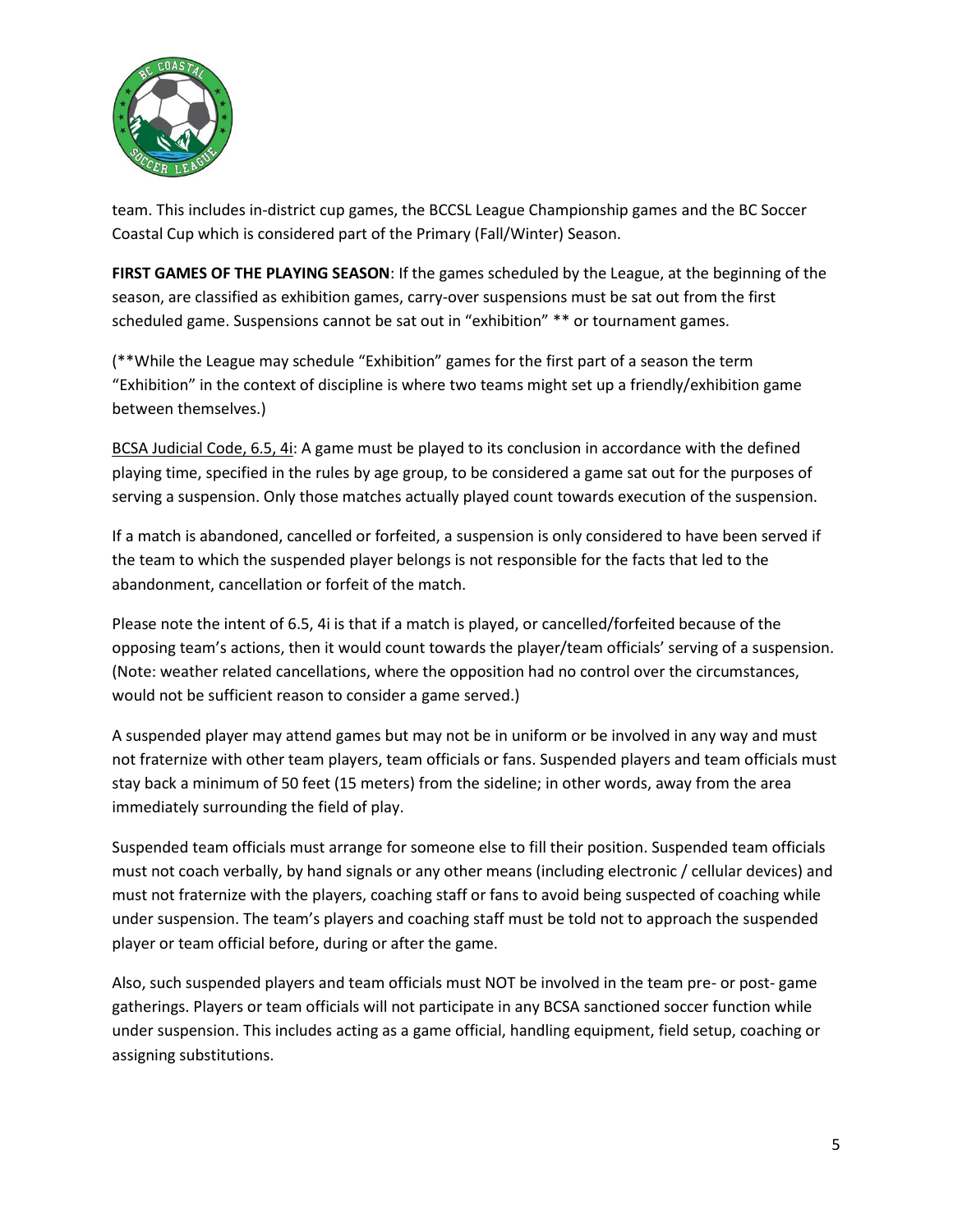

Players and team officials can, however, attend practices unless they have been sanctioned with Field or Administrative prohibitions. Suspended players or team officials who play, coach or referee while under suspension or, if attending as a spectator, behaves in a manner that brings the game into disrepute shall be subject to further disciplinary action.

IMPORTANT: If a suspended player or team official has an in-district Coastal OR Community Cup or make-up game, their name must appear on the team list but be shown with a strike-through thus showing that the player did not play. Immediately after the above-mentioned cup game is completed a copy of the roster is required to be emailed to the BCCSL Discipline Manager so that the number of suspended games can be adjusted.

#### **6.5 SUSPENSIONS 4. Suspensions While Playing on Permit**

a. A player who is suspended is not eligible to play on permit.

b. Any Sanction applied while playing in a match under permit shall apply to future matches of the team for which the player is registered.

# **Exhibition, Friendly or Games NOT SCHEDULED BY THE LEAGUE OR Where There is no Scheduled Referee & Teams Agree to Play**

Red and yellow cards received in exhibition or friendly games will be reported by the referee and players/team officials/spectators will be subject to normal discipline procedures. This also pertains to games where the referee scheduled referee doesn't show and the teams agree for someone else to referee the game.

Note: that for the purposes of discipline an exhibition/friendly game would be one set-up between two teams not to be confused with an exhibition game scheduled by the League.

#### **BCCSL Rules and Regulations – Re-scheduling, g.**

If a referee does not appear for the game, team officials may agree on a referee ii. Should the game be played, then it is understood that the game stands as an official league game Any discipline arising is subject to normal discipline procedures.

**Complaints**: The discipline committee will not deal with issues/complaints that cannot be corroborated by the game official. The League, or one of its committees, may investigate complaints from team officials, abandoned games; teams with excessive cards, excessive no-shows or forfeitures, misconduct of teams, officials, spectators, or violation of field closures.

The Discipline, Protests / Appeals or Abandoned Game Committees may request the posting of a Performance Bond and/or fine in keeping with the Fine and Performance Bond Schedule. A bond is to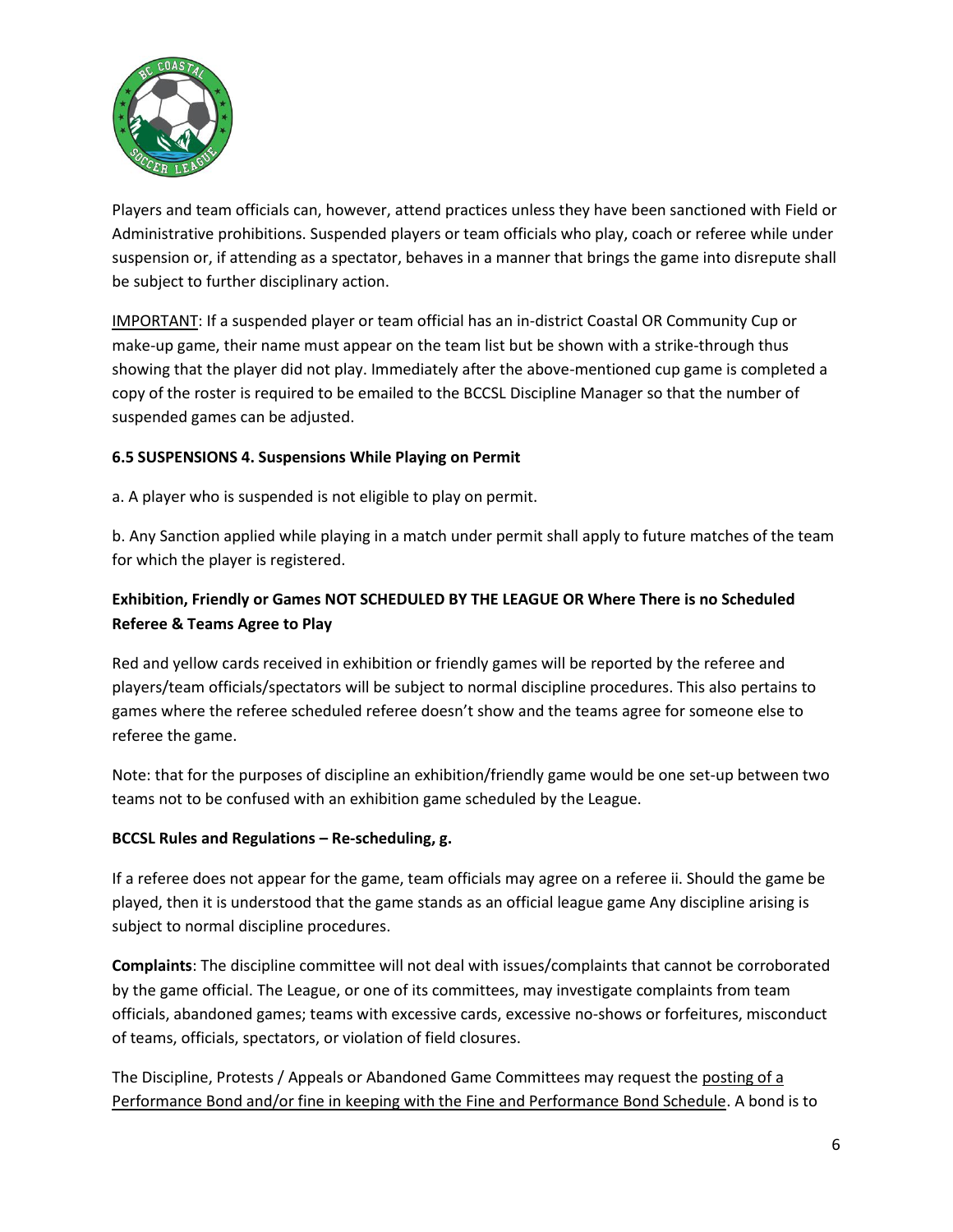

guarantee good behavior and is returned if no similar incidents occur during a set time period. The discipline committee does not deal with referee complaints. They should be directed to your District or Club Head Referee. If the complaint is regarding the oppositions referee the District/Club Head Referee will forward it to the oppositions District/Club Head Referee.

**Right to Appeal to BC Soccer**: If the named person has attended a hearing and disagrees with the penalty assessed see BC Soccer Rule #12 re: cause for appeal, appeal time frame & fee. See www.bcsoccer.net for additional information.

BC Soccer Rule 12, Appeals: (paraphrased) Make written application to the BCSA Executive Director jasonelligott@bcsoccer.net with a concise statement of facts stating the Bylaw, Rule or Regulation that was contravened and forward within 10 working days from notification of the suspension with the \$525.00 appeal fee.

If the appeal is upheld the fee will be returned less an administrative fee.

IMPORTANT: Pending the hearing of the appeal, the original decision shall not be suspended unless the BCSA Judicial so orders. A decision may be amended to the disadvantage of the party lodging the appeal. See your Right to Appeal on page 34 of the BC Soccer Judicial Code.

The following are **Grounds for Appeal** of a BCCSL Discipline Decision:

c. A decision cannot be appealed on its merits alone. An appeal may be heard only if there are sufficient grounds for the appeal.

Sufficient grounds include the respondent:

i. Making a decision for which it did not have authority or jurisdiction as set out in governing documents; ii. Failing to follow procedures as laid out in the approved policies of the association; iii. Making a decision which was influenced by bias; Exercising its discretion for an improper purpose; or iv. Making a decision which was unreasonable.

As per the BCSA Judicial Code **these decisions which may not be appealed**:

d. An appeal against a decision rendered may not be appealed if the sanction pronounced is:

A warning ii. A reprimand iii. A suspension of three (3) or fewer matches or up to two (2) months iv. A fine of up to \$1000 imposed on a member or affiliated organization v. Decisions passed in compliance with the Judicial Code & Policies of BC Soccer.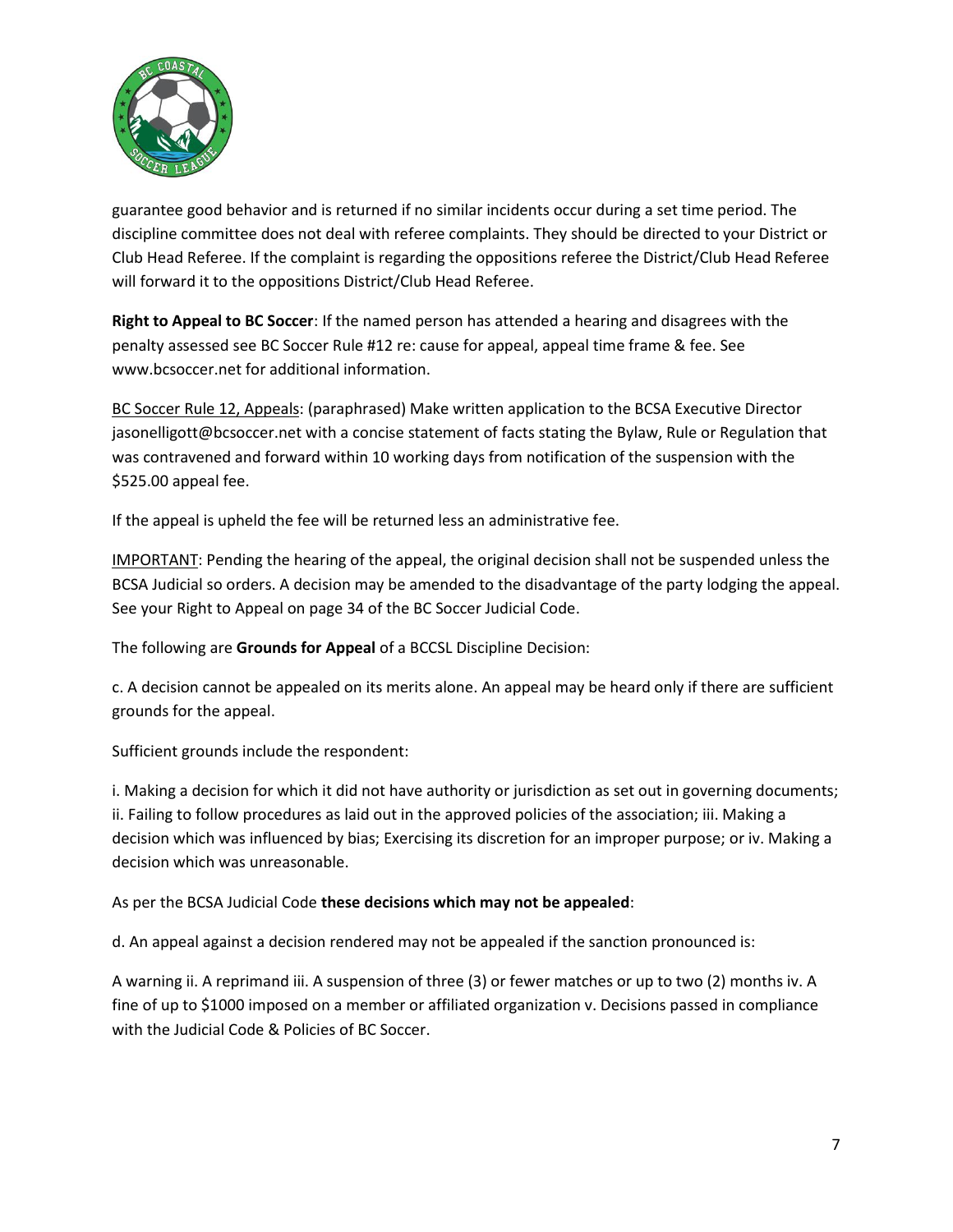

#### **Suspensions Carrying Over**

Teams whose players were suspended in the last playing weekends of league scheduled games and who are involved in the Coastal Cup, which is considered to be part of the Primary Season, must sit out their suspension in that event. Any remaining games not sat out either in League play or Coastal Cup or Provincial Cup must be sat out in the first games of the upcoming season. (Coastal Cup in-District & League qualifying games leading up to Provincial Cup games.)

As per the BC Soccer Judicial Code & Policies for BC Soccer with regards to suspensions carrying over any player/team official under suspension whose team is considering playing in a Spring/Summer Soccer League (Secondary Season play – starting in April) should be aware of the following:

BCSA Soccer Judicial Code & Policies of BC Soccer

#### **6.5 SUSPENSIONS 4. Serving Suspensions c.**

Judicial Panels may determine if individuals suspended for a specific number of matches at the end of the primary season will be permitted to serve end of season Suspensions in an affiliated secondary season under their jurisdiction. d. The suspension(s) may carry over into any sanctioned activity, including tournament and Friendly Matches, but shall not constitute the serving of the suspension(s). e.

When any person within jurisdiction of the Association has been suspended for misconduct for a specific number of matches and the suspension is not completed within the current season, the suspension shall carry over into the following Youth or adult season. f. Where primary season and secondary season play overlap, any suspensions incurred during this period must be served: i. If the suspension was incurred during secondary season play, the individual must serve their suspension during their next league or cup match (es), whichever comes first, regardless of playing season. ii. If the suspension was incurred during primary season play, the individual must serve this suspension during their next primary season league or cup match (es), whichever comes first. The individual may apply to the organization with jurisdiction for permission to participate in secondary season play while still under suspension in their primary season. h. It is the obligation of the person to have the organization under which they serve the suspension to provide proof that the suspension has been served in another organization. Documentation will show registration and dates of matches sat out.

# Suspensions may carry over into sanctioned activities including tournaments and exhibition matches but do not constitute games sat out with regards to the suspension.

The discipline committee may allow a player to play in a tournament depending on the seriousness of the suspension but does not count as games sat out. Permission has to be requested to play in a tournament while under suspension. Permission may or may not be granted based on the severity of the send-off offence.